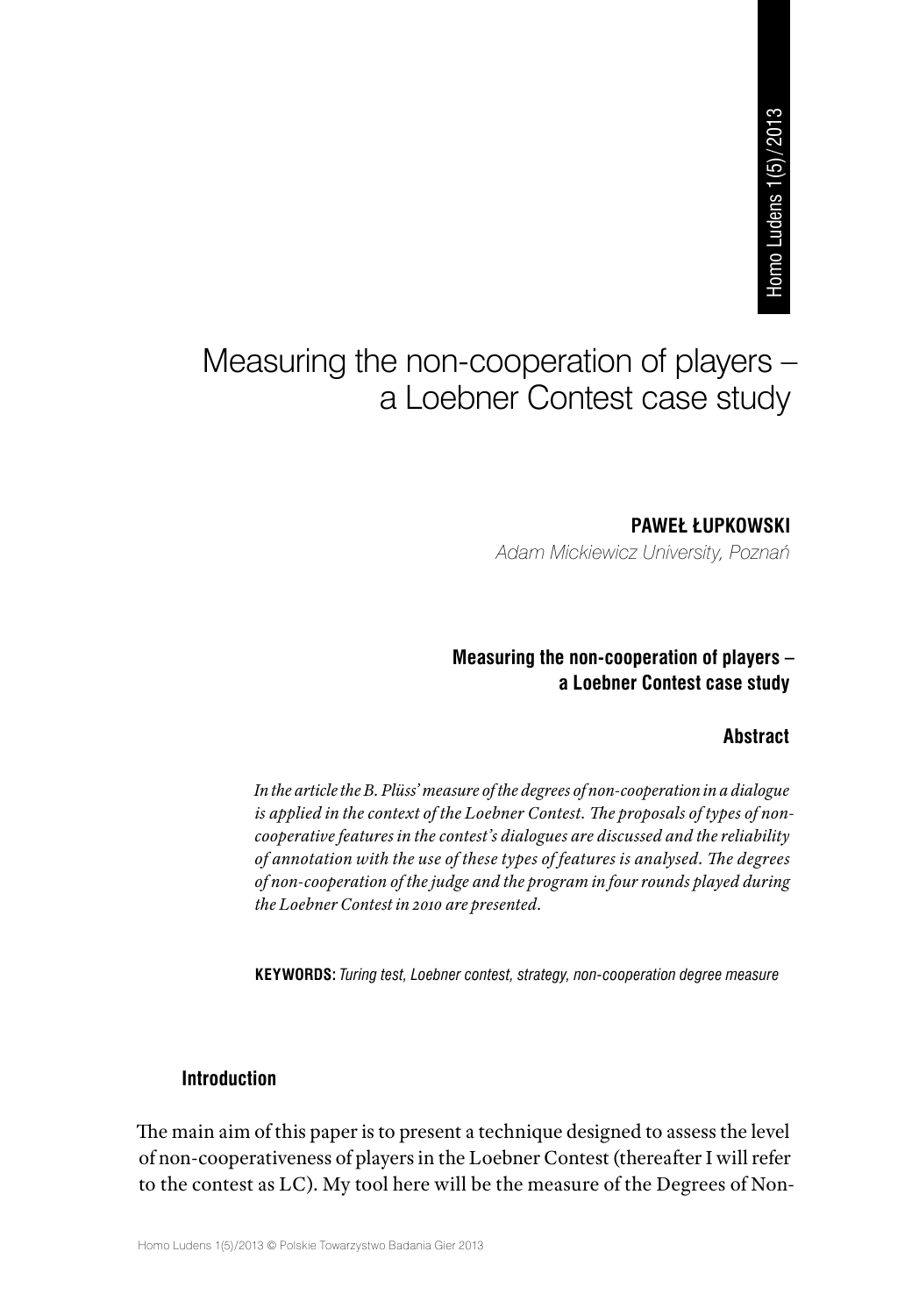Cooperation (DNC) in a dialogue proposed by Brian Plüss (2010, 2011). This technique is based on the identification of the set of non-cooperative features (NCFs) appearing in a given dialogue type. Plüss proposes such a set for the domain of political debates, whereas in this paper, I will propose my own set to use with the LC dialogues. In the first section I will introduce the basic rules and ideas behind the LC. The second section contains the results of an empirical study of four LC dialogues using the DNC measure: description of the study sample, types of NCFs used, a discussion of the annotation reliability and DNC measures for players are covered in this section. In the summary I will concern future applications of the presented approach.

#### **1. The Loebner Contest**

In his seminal paper Alan M. Turing (1950) proposes the famous test for thinking machines. The basic concept is that when a machine behaves in a conversation in such a way that it is mistaken with a human being, we may say that it exhibits intelligence (for a detailed discussion see e.g.: Łupkowski, Wiśniewski, 2011). The Turing test can be considered as a zero sum game between a judge and a participant. If the machine-participant misleads the judge, it will win the game. The Loebner Contest is a practical realisation of this idea. The contest has been held annually since 1991. Rules (they vary in different editions) and results of the contest are to be found on the LC homepage: <[http://www.loebner.net/Prizef/](http://www.loebner.net/Prizef/loebner-prize.html) [loebner-prize.html](http://www.loebner.net/Prizef/loebner-prize.html)>. For the motivations and ideas behind certain solutions of the LC see: Loebner, 2009. The setting of the LC resembles the Turing proposal. There are four judges, four human and four program participants. In each round, a judge interacts with two participants (one human and one program). The judge's task is to identify which participant is a human being. In the 2010 edition the conversation lasted for 25 minutes. What is important is that (in this edition of the contest) there were no restrictions concerning the content of talks or the names participants and judges can use. The only restriction was that at the beginning of each round both participants should wait for a judge to start the conversation.

#### **2. The LC logs study**

All logs of the contest conversations are available on-line on the LC website (at the time this paper was written, the most up-to-date logs available were from the 2010 LC edition). Logs may be downloaded and played on a special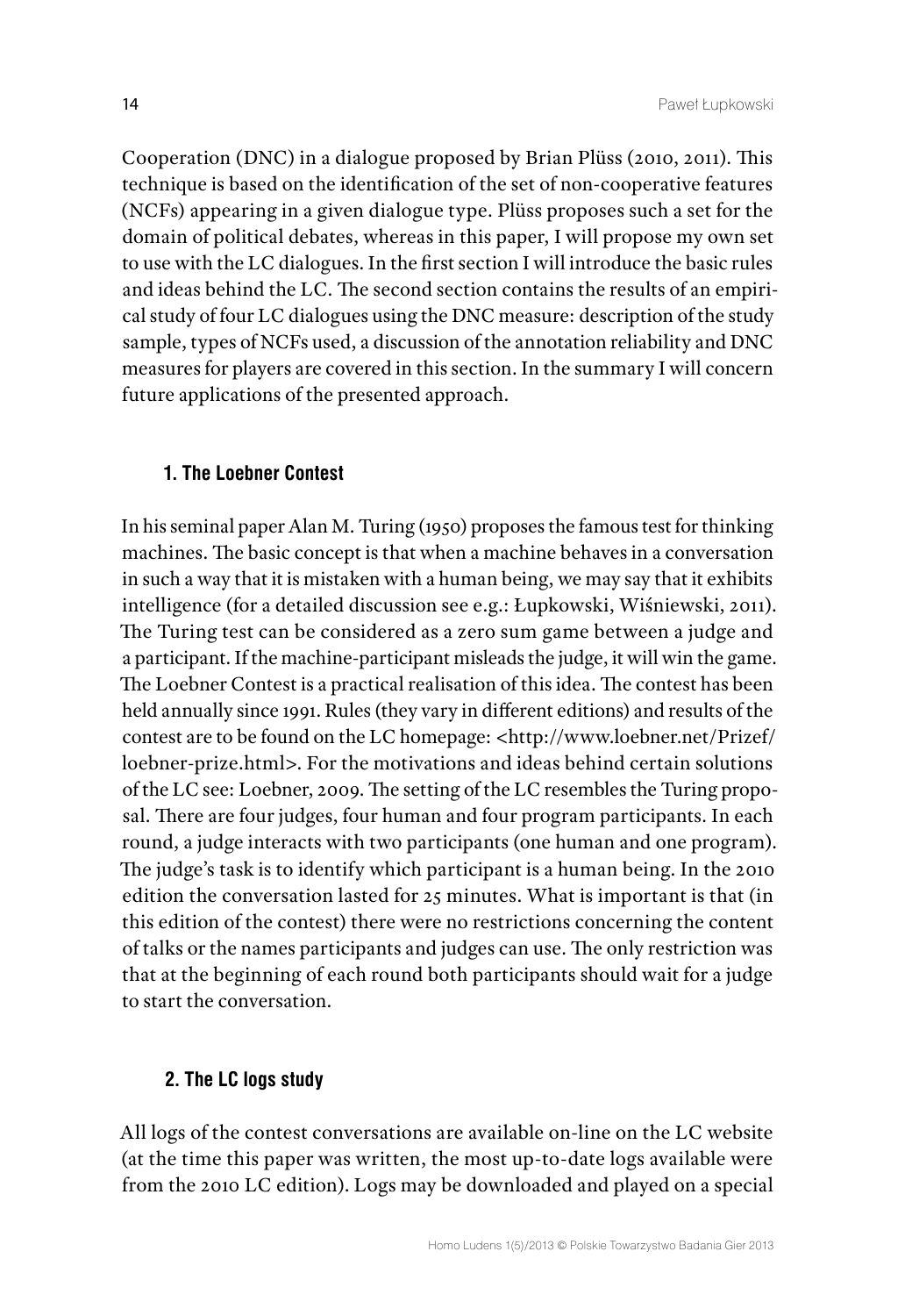piece of software called the Loebner player. The software makes it possible to watch the conversation in real time with all the pauses and mistakes made by the participants and judges. For this study I have selected four dialogues (every program plays four rounds in the contest, each with a different judge) of Richard Wallace's program named *Dr Wallace* from the 2010 LC edition. *Dr Wallace* was chosen for gaining the best results in the contest (measured by means of the judges' scores)<sup>1</sup>. In order to analyse and annotate conversations, logs were rewritten in the form of a dialogue (with utterance numbering, pauses and empty messages indicated). The study sample consists of 351 utterances  $(2337 \text{ words})$ .<sup>2</sup>

#### **2.1. Types of NCFs**

Brian Plüss' DNC measure is designed for the purpose of investigating non- -cooperativeness in dialogues. At the first step, a set of NCFs has to be established for a given domain of dialogues. Then utterances are annotated with NCF categories. Afterwards the DNC for a given dialogue is counted as the ratio between the number of occurrences of non-cooperative features and the total number of utterances. To illustrate the procedure of counting DNC, Plüss (2010, p. 4) proposes a certain set of NCFs to analyse political debates (containing such categories as grounding failure, interruption or unsolicited comment). For the purpose of this paper I will use a somewhat modified set of NCFs which fits better into the context of the LC (which is of a different nature than a typical political debate). I shall assume that we are dealing with non-cooperation in the case of the LC when:

- Ԁ **IR**: a player (i.e. a judge or a participant) fails to give a relevant answer or ask a relevant question;
- Ԁ **TC**: a player changes the topic rapidly (after a relevant contribution of the other player);
- Ԁ **RD**: a player drops a request of the other player;
- Ԁ **PO**: a judge expresses a personal opinion about the other player's evaluation.

In the dialogue examples presented below "P" stands for a program and "J" stands for a judge.

**<sup>1</sup>** The average ranks of programs in 2010 LC were: Wallace: 1.5; Wilcox 2.5; Carpenter 2.5; Medeksza 3.25, where the lowest rank is the best one (<http://www.loebner.net/Prizef/2010\_Contest/results. html>).

<sup>&</sup>lt;sup>2</sup> The transcripts used in this study are available at <http://www.staff.amu.edu.pl/~p\_lup/? page\_id=916>.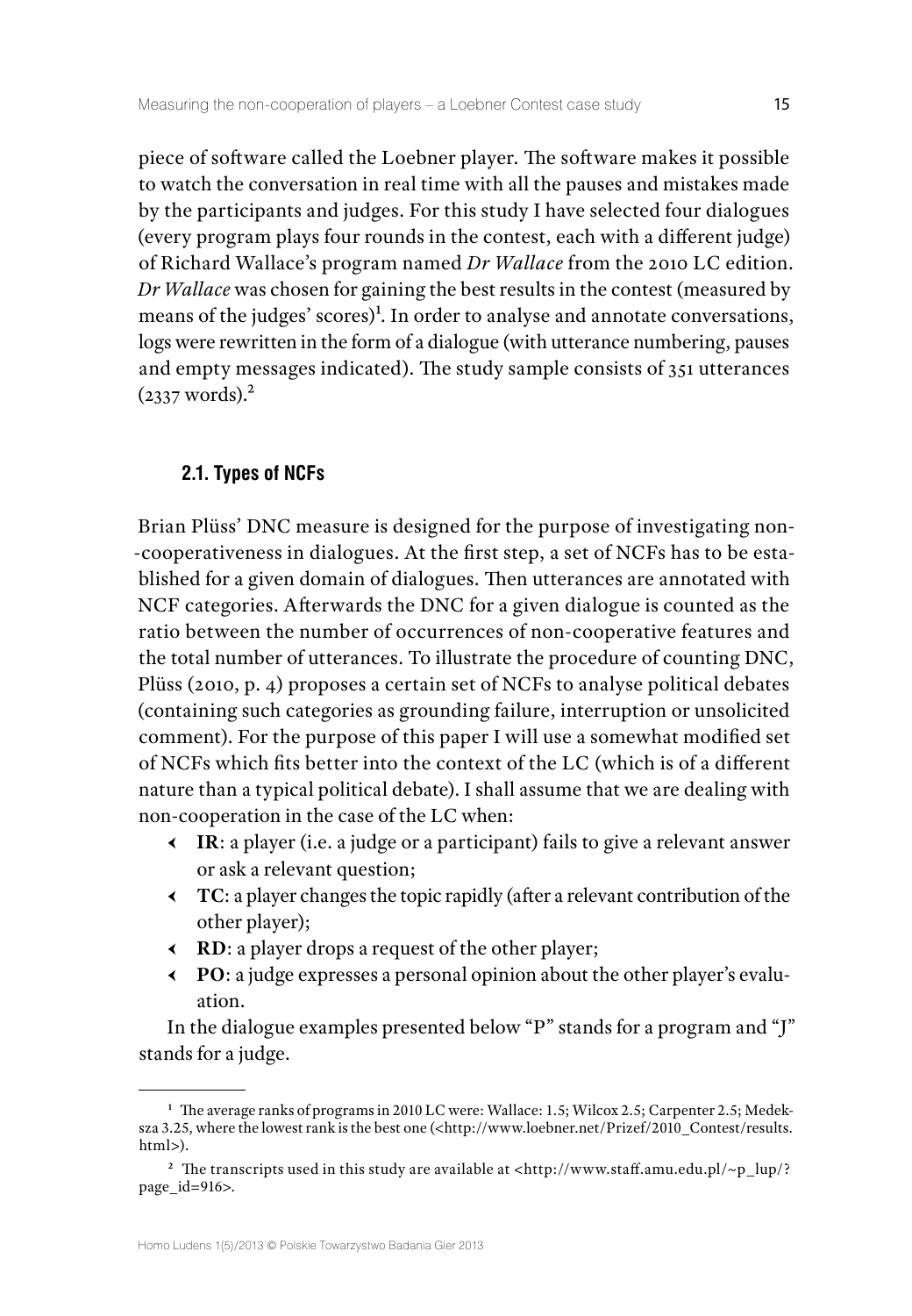The IR category covers all situations when a player fails to provide a relevant contribution to a dialogue (give an answer or ask a question) – i.e. situations when we are dealing with a grounding problem. Examples of **IR** utterances are presented below (1, 2). I will also consider blank messages to be **IR** (there are cases when a judge sends blank messages to check how a program will cope with them).

- (1) J: Please tellme the event we are at.3 P: Are all tellme the event we at?
- (2) J: When do you do what? P: All the time.

Not all topic changes in dialogues are considered to be non-cooperative. I will count a topic change as **TC** when it is used after a relevant contribution of the other player (cf. examples 3 and 4). A topic change after an irrelevant utterance will not be considered as non-cooperation here (in the case of the LC it should be seen as an acceptable strategy for both the judge as well as for the program).

- (3) P: Hello? J: That was a typo. Can't you tell what I meanst?
- (4) J: Tell me an event that you think is important. P: I don't know how to explain it to you. J: Describe the content of the board next to you.

All the cases when a player refuses to provide an answer to a question or drops a request are considered as **RD**. The following examples (5 and 6) illustrate this idea.

- (5) J: Do you enjoy drinking milk? P: I like Michael Douglas.
- (6) J: Would you ming describing the room we are in. P: I am not so sure if I would like to ming describing the room we are in.

**<sup>3</sup>** The original spelling is preserved in all the examples. Spelling errors are commonly used by judges and by programs in the LC.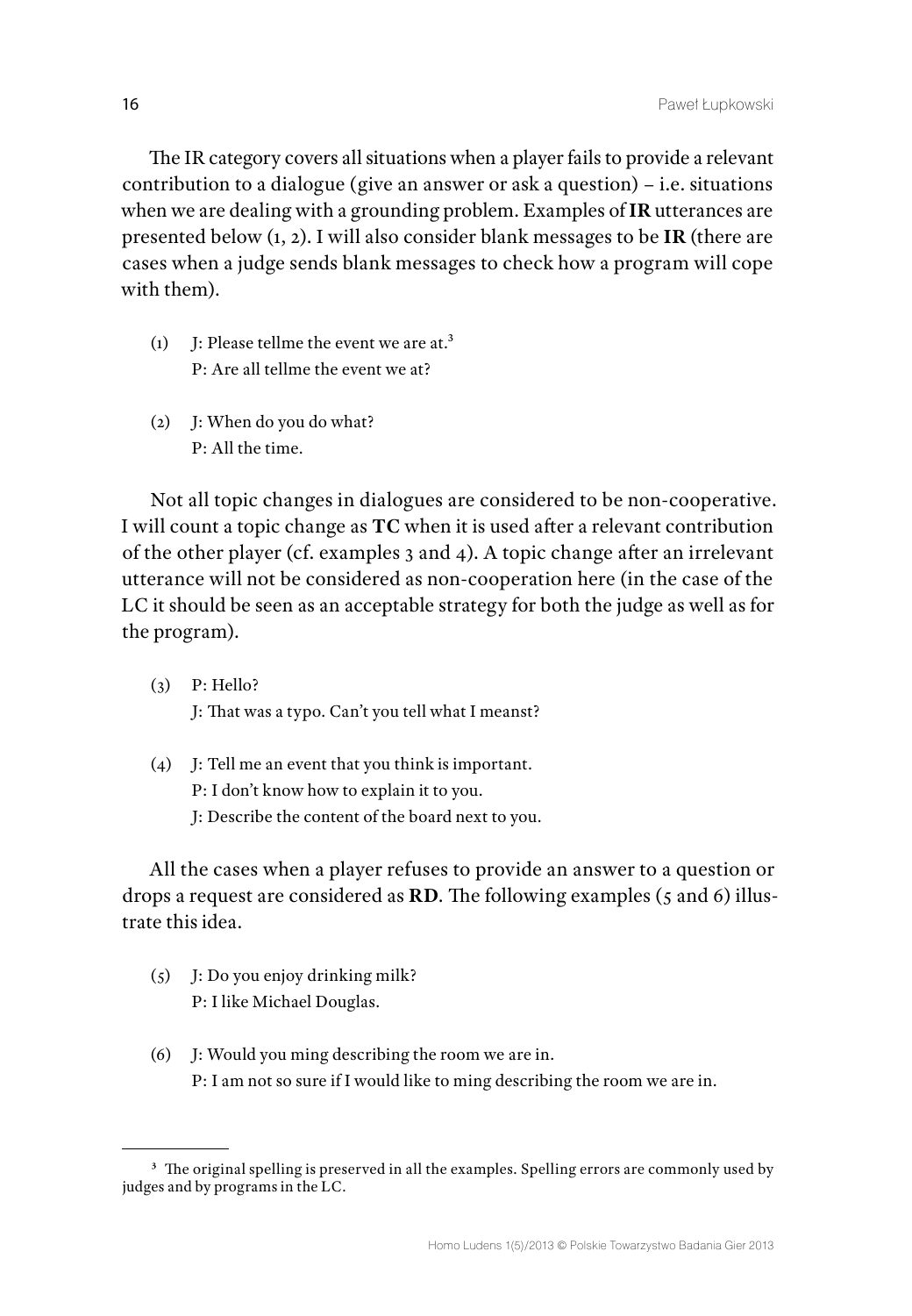As for **PO**, I consider this type of utterances as non-cooperative only in the case of a judge. The idea behind this category is that a judge should not express personal opinions about the player under evaluation (example 7). The time for this is at the end of a dialogue, when a judge assigns scores for the program behaviour.

(7) P: I have idea HOW you WOULD do it. J: You are not making much sense.

The dialogue sample available at  $\langle \text{http://www.staff.amu.edu.pl/~p} \rangle$ [lup/?page\\_id=916>](http://www.staff.amu.edu.pl/~p_lup/?page_id=916) was annotated by the author with the tags presented above (**IR**, **TC**, **RD** and **PO**). Examples of annotated parts of dialogues are presented below (8, 9 and 10).

- (8) [Dr Wallace, Round 1, utterances 48–53] P: This was not a yes or no question… When do I do it? J: When do you do what? P: All the time. – **IR** (program fails to give a relevant answer) J: What do you do all the time? P: Judge, I talk to people on the web. <pause> What do you do? - **RD** (program avoids answering the question) J: What do you judge about them?
- (9) [Dr Wallace, Round 2, utterances 3–6] J: Have you ever been to Paris? P: I don't think I have been there. Where is it. J: Have you met Paris? – **IR** (judge fails to give a relevant contribution) P: That information is confidential. – **RD** (program avoids answering the question)
- (10) [Dr Wallace, Round 2, utterances 11–16] J: Would you like a glass of milk? – **TC** (judge changes topic after a relevant contribution of the program) P: It doesn't sound fun to me. J: Do you enjoy drinking milk? P: I like Michael Douglas. – **RD** (program avoids answering the question) J: Have you drunk Michael Douglas? – **IR** (judge fails to give a relevant contribution) P: I don't think I ever have drunk Michael Douglas. What's it like?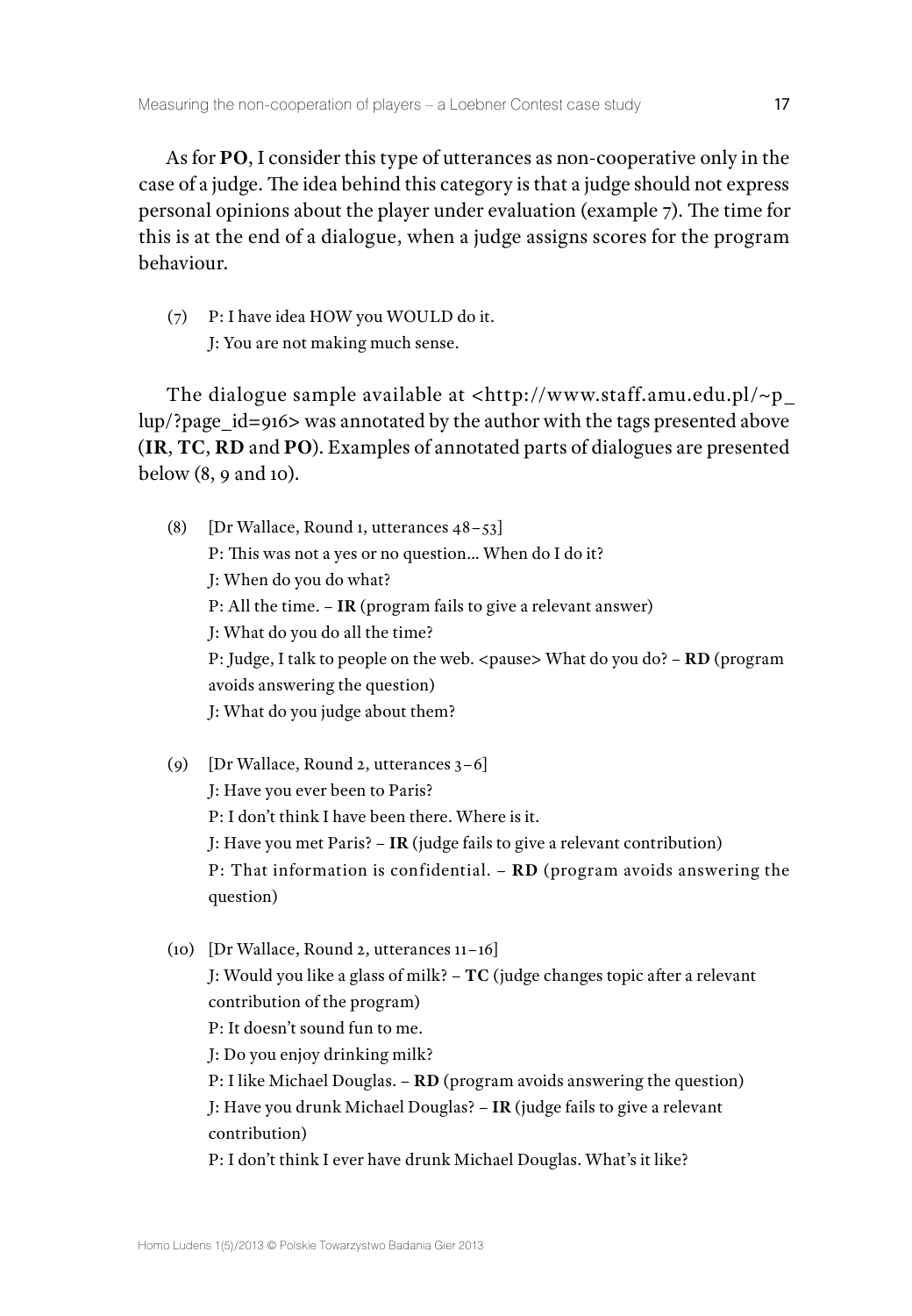#### **2.2. Annotation reliability**

One more step was added to the original technique proposed by Plüss, namely, in order to check the reliability of the annotation with NCFs tags (and the usefulness of the proposed NCFs), the sample was annotated by the second annotator. The reliability of the annotation was evaluated using Cohen's kappa (Carletta, 1996), established by using the R statistical software with irr package (Gamer, Lemon, Singh, 2012). In order to ensure a high level of reliability of the DNC measure for further analysis, only the utterances where two annotators agreed that a certain utterance was an NCF were taken into account. The results are presented in Table 1. The interpretation of the kappa values is based on the paper: Viera, Garrett, 2005.

| <b>Dialogue</b> | Number of NCFs<br>recognised by both<br>annotators | Percent of overall<br>agreement | Kappa<br>value | Kappa<br>interpretation |  |
|-----------------|----------------------------------------------------|---------------------------------|----------------|-------------------------|--|
| 1               | 24                                                 | 75%                             | 0.61           | Substantial             |  |
| $\mathbf{2}$    | 10                                                 | 90%                             | 0.87           | Almost perfect          |  |
| 3               |                                                    | 80%                             | 0.58           | Moderate                |  |
| 4               | 13                                                 | 69%                             | 0.35           | Fair                    |  |
| Whole sample    | 52                                                 | 77%                             | 0.67           | Substantial             |  |

Table 1: Agreement between annotators – Cohen's kappa

The percentage of overall agreement for the whole research sample is 77% with kappa value 0.67, which is interpreted as a substantial inter-annotators agreement. This indicates that the annotated sample is a reliable base for establishing the DNC measure. All the types of proposed NCFs were recognised by both annotators, except one – namely PO. The first annotator recognised 3 occurrences of PO utterances in four analysed dialogues, while the other one recognised only 1 occurrence. This suggests that further research on this category in the context of the LC is needed (with more dialogues and annotators involved).

#### **2.3. Computing the DNC**

On the basis of annotations (with high agreement between annotators) the DNC for the collected sample was established. The DNC is given as the ratio between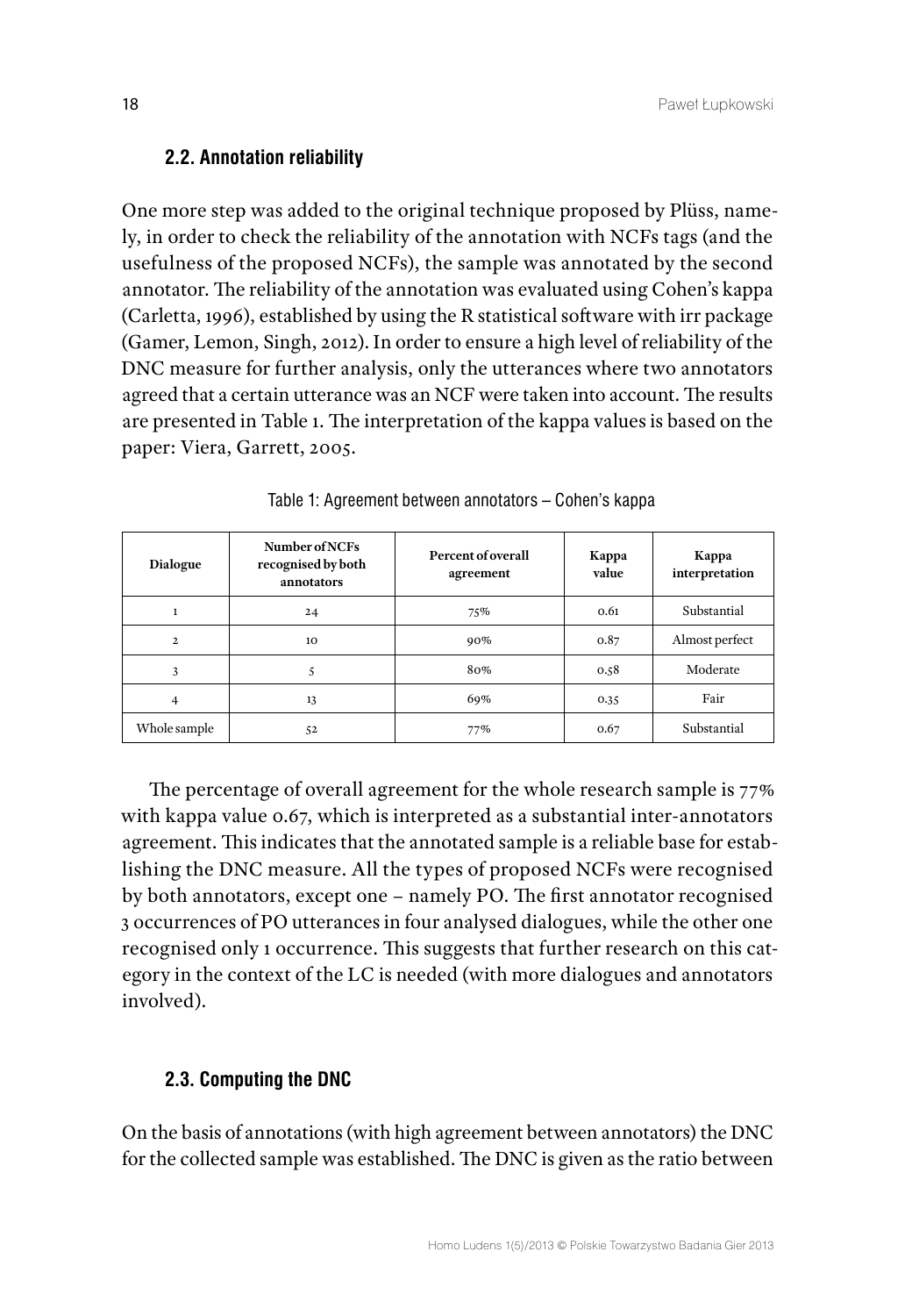the number of occurrences of non-cooperative features and the total number of utterances. The results are presented in Table 2.

|                    | Dialogue <sub>1</sub> |              | Dialogue 2   |                | Dialogue 3 |                | Dialogue 4   |              |
|--------------------|-----------------------|--------------|--------------|----------------|------------|----------------|--------------|--------------|
|                    | J                     | $\mathbf{P}$ | J            | $\bf P$        | J          | ${\bf P}$      | J            | ${\bf P}$    |
| IR                 | $\Omega$              | 7            | 3            | $\overline{2}$ | $\Omega$   | $\overline{4}$ | $\Omega$     | 9            |
| TC                 | 5                     | $\mathbf 0$  | $\mathbf{2}$ | $\mathbf{o}$   | $\Omega$   | $\mathbf{O}$   | $\Omega$     | $\mathbf{2}$ |
| RD                 | $\Omega$              | 12           | $\mathbf 0$  | 3              | $\Omega$   | $\mathbf{1}$   | $\mathbf{o}$ | $\mathbf{2}$ |
| <b>SUM of NCFs</b> | 5                     | 19           | 5            | 5              | $\Omega$   | 5              | $\Omega$     | 13           |
| <b>Utterances</b>  | 44                    | 48           | 28           | 34             | 28         | 41             | 62           | 66           |
| <b>DNC</b>         | 0.11                  | 0.40         | 0.18         | 0.15           | 0.00       | 0.12           | 0.00         | 0.20         |

Table 2. Computing the DNC

The DNC was counted for the judge and for the program in each of the four dialogues. Also the DNC for all the dialogues was established. For dialogue 1 DNC=0.26; for dialogue 2 DNC=0.16; for dialogue 3 DNC=0.07; and for dialogue 4 DNC=0.10. The DNC measure reveals that the analysed dialogues were fairly cooperative. For a rough comparison we may use the DNC value reported by Plüss for a fragment of a political interview (2010, p. 4) which is 0.68 (19 utterances, 13 NCFs). In the case of the LC study the most non-cooperative dialogue was the first one with DNC=0.26. The relatively low DNC level observed in the sample might result from the high performance of the Dr Wallace program, which gained high scores in this edition of the LC. The results show that the most common NCF of a judge in the LC is topic change after a relevant contribution of the program (TC). When it comes to the program, IR NCFs are the most common (which might be somehow expected, because dialogue programs are still not perfect). What is interesting is that **RDs** are also very common, which suggests that this kind of adversarial responses plays an important role in a strategy for a program in the LC (note that no clear **RDs** were identified for a judge in the research sample).

#### **Summary and future applications**

The results presented in this paper indicate that the DNC measure, proposed originally by B. Plüss, might be successfully used in the context of the LC. Future research in this field will cover a more detailed analysis of the **PO** category of NCFs in the LC (see Section 2.2). What is more, DNC enables the investi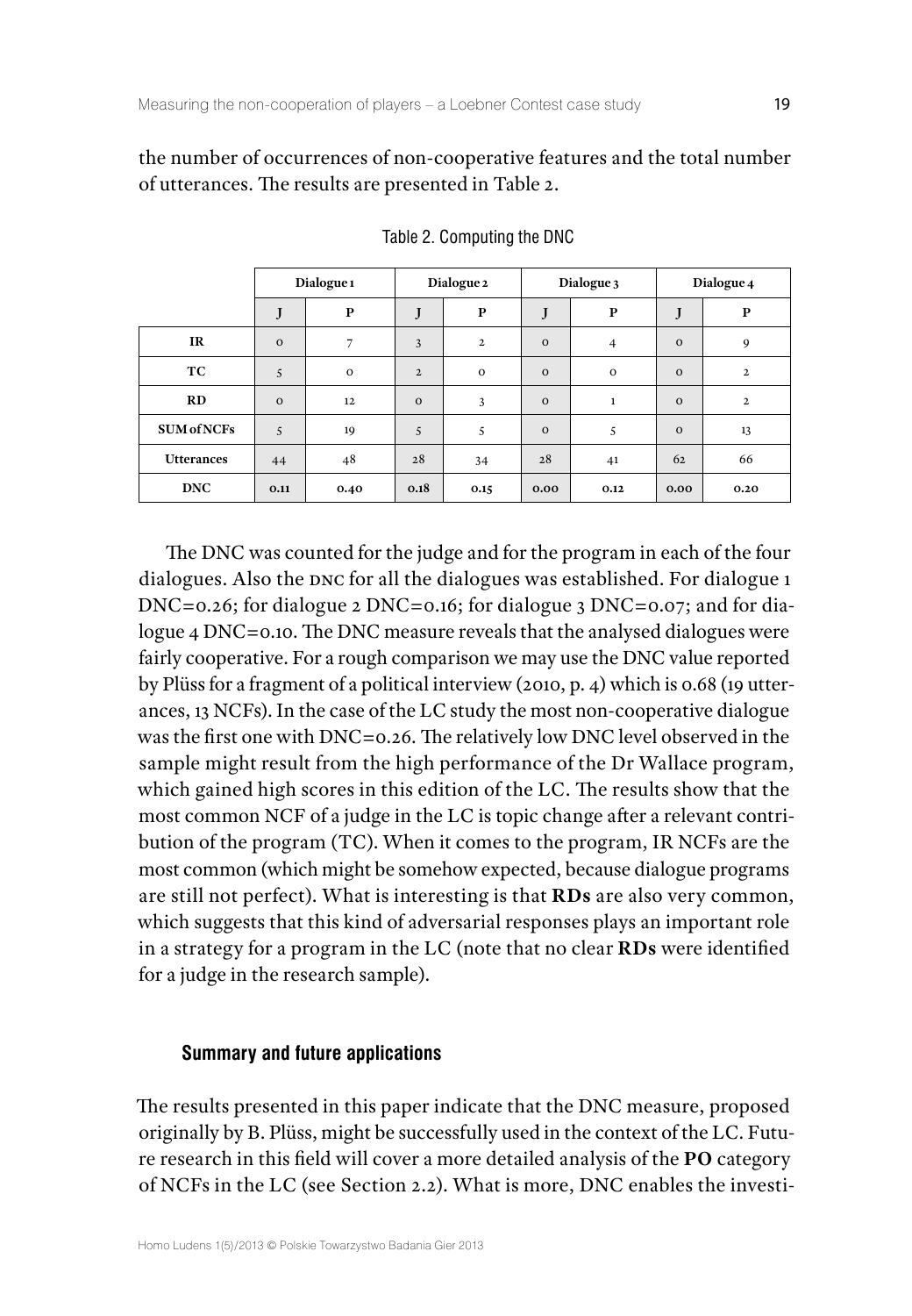gation of the consistency of attitude for each judge and program in the whole edition of the LC (or even tracking and comparing this attitude between different LC editions). A comparison of DNC measures for judges and scores gained by programs will also be an aim of future research. In my opinion the analysis of this kind performed in the context of LC may also shed some light on the considerations concerning the Turing test (including such widely discussed topics as the role of a judge for the result of the test or the optimal winning strategies for programs in the test). The DNC measure might also be a useful tool for investigating players' strategies in online games (see e.g. Asher et al. 2012).

# ACKNOWLEDGEMENTS

This work was supported by the Iuventus Plus grant (IP2011-031-771). I would like to give my thanks to Michał Łupkowski for helpful feedback and comments on a draft of this article.

# **REFERENCES**

- Asher, N., Lascarides, A., Lemon, O., Guhe, M., Rieser, V., Muller, P., Afantenos, S., Benamara, F., Vieu, L., Denis, P., Paul, S., Keizer, S., Degremont, C. (2012). Modelling Strategic Conversation: the STAC Project. *Proceedings of 16th Workshop on the Semantics and Pragmatics of Dialogue (Seinedial)*. Paris.
- Gamer, M., Lemon, J., Singh, I.F.P. (2012). irr: Various Coefficients of Interrater Reliability and Agreement. R package version 0.84. Online: [<http://CRAN.R-project.org/package=irr](http://CRAN.R-project.org/package=irr)>.
- Carletta, J. (1996). Assessing agreement on classification tasks: The kappa statistic. *Computational Linguistics, 22*(2), 249–254.
- Loebner, H. (2009). How to Hold a Turing Test Contest. [In:] R. Epstein, G. Roberts, G. Beber (eds.), *Parsing the Turing Test*. *Philosophical and Methodological Issues in the Quest for the Thinking Computer* (p. 173–179). Springer.
- Łupkowski, P., Wiśniewski, A. (2011). Turing interrogative games. *Minds and Machines, 21*(3), 435–448.
- Plüss, B. (2010). Non-Cooperation in Dialogue. [In:] Proceedings of the ACL 2010 Student *Research Workshop* (p. 1–6). Uppsala, Sweden, 13 July 2010.
- Plüss, B., Piwek, P., Power, R. (2011). Modelling Non-Cooperative Dialogue: the Role of Conversational Games and Discourse Obligations. [In:] *SemDial 2011: Proceedings of the 15th Workshop on the Semantics and Pragmatics of Dialogue* (p. 212–213). Los Angeles, California, 21–23 September 2011.